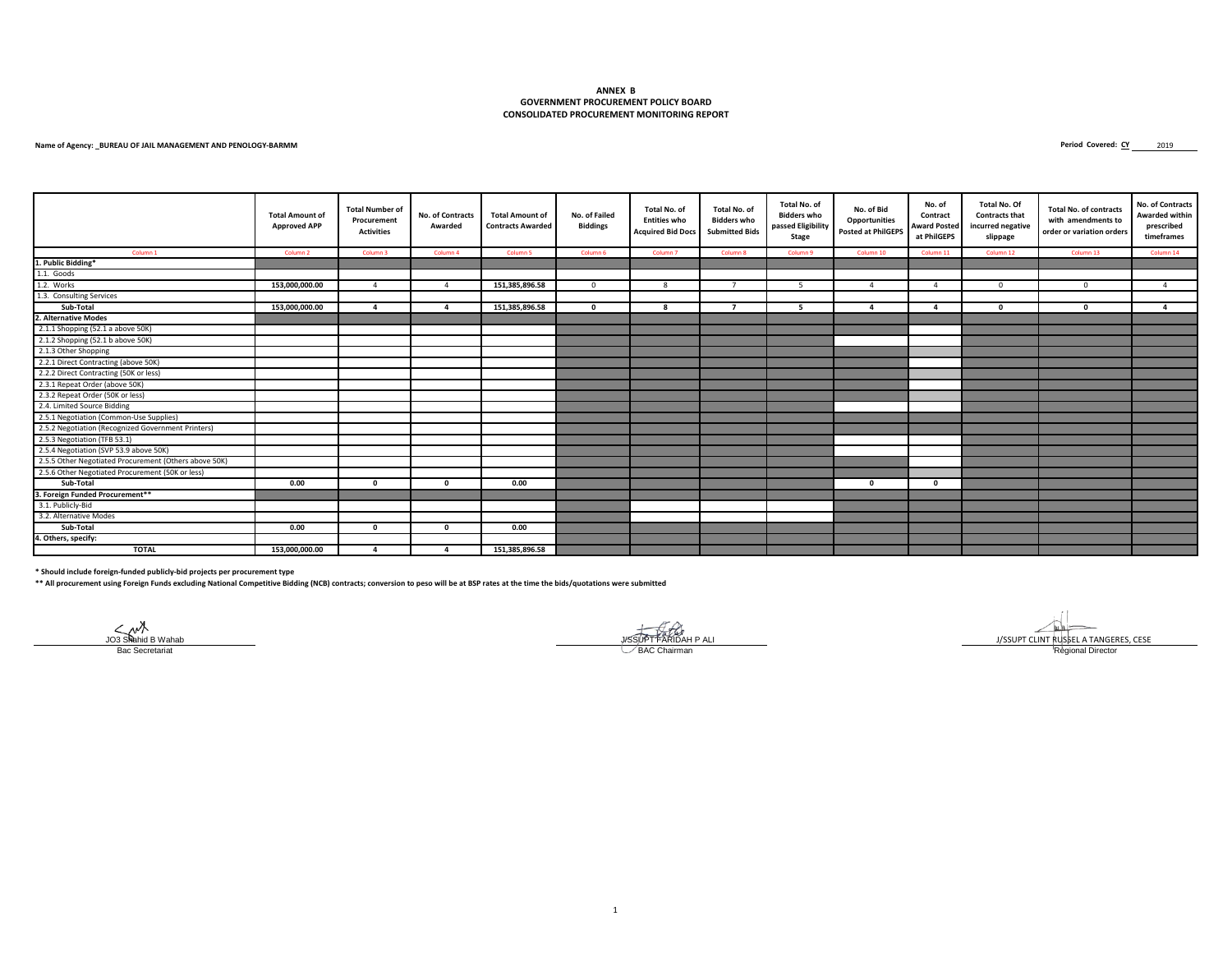| Name of Agency:<br>Name of Respondent:                                                                                                                                                                                                                     |                                                                                  | <b>BJMP-BARMM</b>                                                                 |                                                                                                                                                                                                                       | Date:<br>Position: | <28 O6 2020> |  |  |  |  |  |
|------------------------------------------------------------------------------------------------------------------------------------------------------------------------------------------------------------------------------------------------------------|----------------------------------------------------------------------------------|-----------------------------------------------------------------------------------|-----------------------------------------------------------------------------------------------------------------------------------------------------------------------------------------------------------------------|--------------------|--------------|--|--|--|--|--|
|                                                                                                                                                                                                                                                            |                                                                                  |                                                                                   |                                                                                                                                                                                                                       |                    |              |  |  |  |  |  |
| Instruction: Put a check ( $\checkmark$ ) mark inside the box beside each condition/requirement met as provided below and then fill in the corresponding blanks<br>according to what is asked. Please note that all questions must be answered completely. |                                                                                  |                                                                                   |                                                                                                                                                                                                                       |                    |              |  |  |  |  |  |
| 1. Do you have an approved APP that includes all types of procurement, given the following conditions? (5a)                                                                                                                                                |                                                                                  |                                                                                   |                                                                                                                                                                                                                       |                    |              |  |  |  |  |  |
|                                                                                                                                                                                                                                                            |                                                                                  | Agency prepares APP using the prescribed format                                   |                                                                                                                                                                                                                       |                    |              |  |  |  |  |  |
|                                                                                                                                                                                                                                                            | Approved APP is posted at the Procuring Entity's Website<br>please provide link: |                                                                                   |                                                                                                                                                                                                                       |                    |              |  |  |  |  |  |
|                                                                                                                                                                                                                                                            |                                                                                  | please provide submission date:                                                   | Submission of the approved APP to the GPPB within the prescribed deadline<br>31-Jan-19                                                                                                                                |                    |              |  |  |  |  |  |
|                                                                                                                                                                                                                                                            |                                                                                  | Procure your Common-Use Supplies and Equipment from the Procurement Service? (5b) | 2. Do you prepare an Annual Procurement Plan for Common-Use Supplies and Equipment (APP-CSE) and                                                                                                                      |                    |              |  |  |  |  |  |
|                                                                                                                                                                                                                                                            |                                                                                  | Agency prepares APP-CSE using prescribed format                                   |                                                                                                                                                                                                                       |                    |              |  |  |  |  |  |
|                                                                                                                                                                                                                                                            |                                                                                  | please provide submission date:                                                   | Submission of the APP-CSE within the period prescribed by the Department of Budget and Management in<br>its Guidelines for the Preparation of Annual Budget Execution Plans issued annually                           |                    |              |  |  |  |  |  |
|                                                                                                                                                                                                                                                            |                                                                                  |                                                                                   | Proof of actual procurement of Common-Use Supplies and Equipment from DBM-PS                                                                                                                                          |                    |              |  |  |  |  |  |
|                                                                                                                                                                                                                                                            |                                                                                  |                                                                                   | 3. In the conduct of procurement activities using Repeat Order, which of these conditions is/are met? (2e)                                                                                                            |                    |              |  |  |  |  |  |
|                                                                                                                                                                                                                                                            |                                                                                  | Original contract awarded through competitive bidding                             |                                                                                                                                                                                                                       |                    |              |  |  |  |  |  |
|                                                                                                                                                                                                                                                            |                                                                                  | four (4) units per item                                                           | The goods under the original contract must be quantifiable, divisible and consisting of at least                                                                                                                      |                    |              |  |  |  |  |  |
|                                                                                                                                                                                                                                                            |                                                                                  | advantageous to the government after price verification                           | The unit price is the same or lower than the original contract awarded through competitive bidding which is                                                                                                           |                    |              |  |  |  |  |  |
|                                                                                                                                                                                                                                                            |                                                                                  | The quantity of each item in the original contract should not exceed 25%          |                                                                                                                                                                                                                       |                    |              |  |  |  |  |  |
|                                                                                                                                                                                                                                                            |                                                                                  | within the same period                                                            | Modality was used within 6 months from the contract effectivity date stated in the NTP arising from the<br>original contract, provided that there has been a partial delivery, inspection and acceptance of the goods |                    |              |  |  |  |  |  |
|                                                                                                                                                                                                                                                            |                                                                                  |                                                                                   | 4. In the conduct of procurement activities using Limited Source Bidding (LSB), which of these conditions is/are met? (2f)                                                                                            |                    |              |  |  |  |  |  |
|                                                                                                                                                                                                                                                            |                                                                                  |                                                                                   | Upon recommendation by the BAC, the HOPE issues a Certification resorting to LSB as the proper modality                                                                                                               |                    |              |  |  |  |  |  |
|                                                                                                                                                                                                                                                            |                                                                                  | government authority                                                              | Preparation and Issuance of a List of Pre-Selected Suppliers/Consultants by the PE or an identified relevant                                                                                                          |                    |              |  |  |  |  |  |
|                                                                                                                                                                                                                                                            |                                                                                  | Transmittal of the Pre-Selected List by the HOPE to the GPPB                      |                                                                                                                                                                                                                       |                    |              |  |  |  |  |  |
|                                                                                                                                                                                                                                                            |                                                                                  | place within the agency                                                           | Within 7cd from the receipt of the acknowledgement letter of the list by the GPPB, the PE posts the<br>procurement opportunity at the PhilGEPS website, agency website, if available and at any conspicuous           |                    |              |  |  |  |  |  |

5. In giving your prospective bidders sufficient period to prepare their bids, which of these conditions is/are met? (3d)

/ Bidding documents are available at the time of advertisement/posting at the PhilGEPS website or Agency website;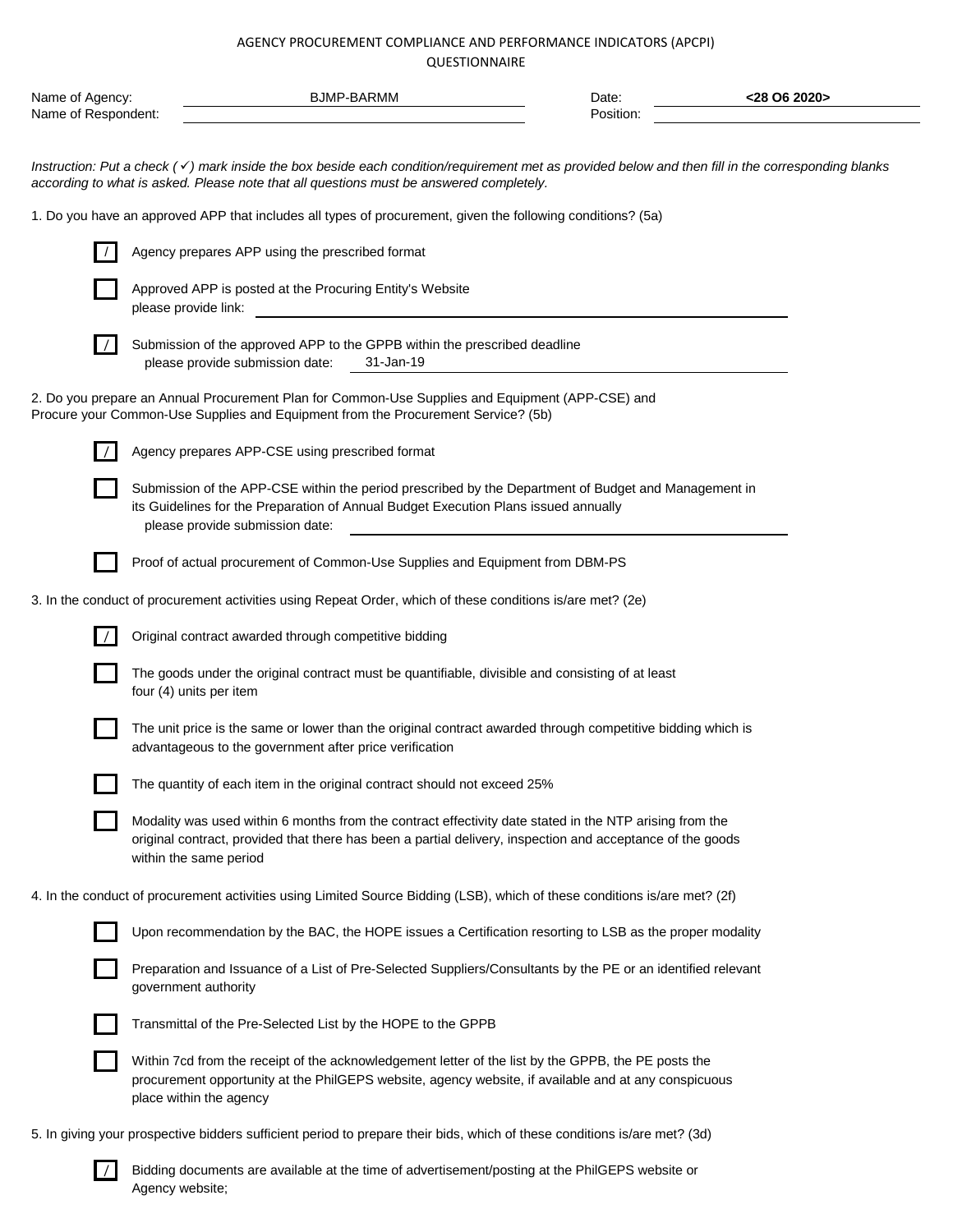Supplemental bid bulletins are issued at least seven (7) calendar days before bid opening;

the

Г  $\sim$ 

|                           | Minutes of pre-bid conference are readily available within five (5) days.                                                                                                                                                                                                                                                                                         |  |  |  |  |  |  |  |  |  |
|---------------------------|-------------------------------------------------------------------------------------------------------------------------------------------------------------------------------------------------------------------------------------------------------------------------------------------------------------------------------------------------------------------|--|--|--|--|--|--|--|--|--|
|                           | 6. Do you prepare proper and effective procurement documentation and technical specifications/requirements, given the<br>the following conditions? (3e)                                                                                                                                                                                                           |  |  |  |  |  |  |  |  |  |
|                           | The end-user submits final, approved and complete Purchase Requests, Terms of Reference, and other<br>documents based on relevant characteristics, functionality and/or performance requirements, as required<br>by the procurement office prior to the commencement of the procurement activity                                                                  |  |  |  |  |  |  |  |  |  |
|                           | No reference to brand names, except for items/parts that are compatible with the existing fleet or equipment                                                                                                                                                                                                                                                      |  |  |  |  |  |  |  |  |  |
|                           | Bidding Documents and Requests for Proposal/Quotation are posted at the PhilGEPS website,<br>Agency website, if applicable, and in conspicuous places                                                                                                                                                                                                             |  |  |  |  |  |  |  |  |  |
|                           | 7. In creating your BAC and BAC Secretariat which of these conditions is/are present?                                                                                                                                                                                                                                                                             |  |  |  |  |  |  |  |  |  |
| For BAC: (4a)             |                                                                                                                                                                                                                                                                                                                                                                   |  |  |  |  |  |  |  |  |  |
|                           | Office Order creating the Bids and Awards Committee<br>please provide Office Order No.:<br>SO 2019-35                                                                                                                                                                                                                                                             |  |  |  |  |  |  |  |  |  |
|                           | There are at least five (5) members of the BAC<br>please provide members and their respective training dates:<br>Name/s<br>Date of RA 9184-related training<br>A. SSUPT CLINT RUSSEL A TANGERES<br>Nov 21-24,2017<br>B. CINSP RONALD ROY O RACINES<br>Nov 21-24,2017<br>C. JO3 Alicon M Dimala<br>Nov 21-24,2017<br>D. JO2 Salahodin D Lomondot<br>Nov 21-24,2017 |  |  |  |  |  |  |  |  |  |
| Е.<br>F.<br>G.            | Members of BAC meet qualifications                                                                                                                                                                                                                                                                                                                                |  |  |  |  |  |  |  |  |  |
|                           |                                                                                                                                                                                                                                                                                                                                                                   |  |  |  |  |  |  |  |  |  |
|                           | Majority of the members of BAC are trained on R.A. 9184                                                                                                                                                                                                                                                                                                           |  |  |  |  |  |  |  |  |  |
| For BAC Secretariat: (4b) | Office Order creating of Bids and Awards Committee Secretariat or designing Procurement Unit to<br>act as BAC Secretariat<br>please provide Office Order No.:                                                                                                                                                                                                     |  |  |  |  |  |  |  |  |  |
|                           | The Head of the BAC Secretariat meets the minimum qualifications<br>J/CINSP RONALD ROY O RACINES<br>please provide name of BAC Sec Head:                                                                                                                                                                                                                          |  |  |  |  |  |  |  |  |  |
|                           | Majority of the members of BAC Secretariat are trained on R.A. 9184<br>please provide training date:<br>November 21-24,2017                                                                                                                                                                                                                                       |  |  |  |  |  |  |  |  |  |
|                           | 8. Have you conducted any procurement activities on any of the following? (5c)<br>If YES, please mark at least one (1) then, answer the question below.                                                                                                                                                                                                           |  |  |  |  |  |  |  |  |  |
|                           | Computer Monitors, Desktop<br>Paints and Varnishes<br><b>Computers and Laptops</b>                                                                                                                                                                                                                                                                                |  |  |  |  |  |  |  |  |  |
|                           | <b>Food and Catering Services</b><br>Air Conditioners                                                                                                                                                                                                                                                                                                             |  |  |  |  |  |  |  |  |  |
|                           | Training Facilities / Hotels / Venues<br>Vehicles                                                                                                                                                                                                                                                                                                                 |  |  |  |  |  |  |  |  |  |
|                           | <b>Toilets and Urinals</b>                                                                                                                                                                                                                                                                                                                                        |  |  |  |  |  |  |  |  |  |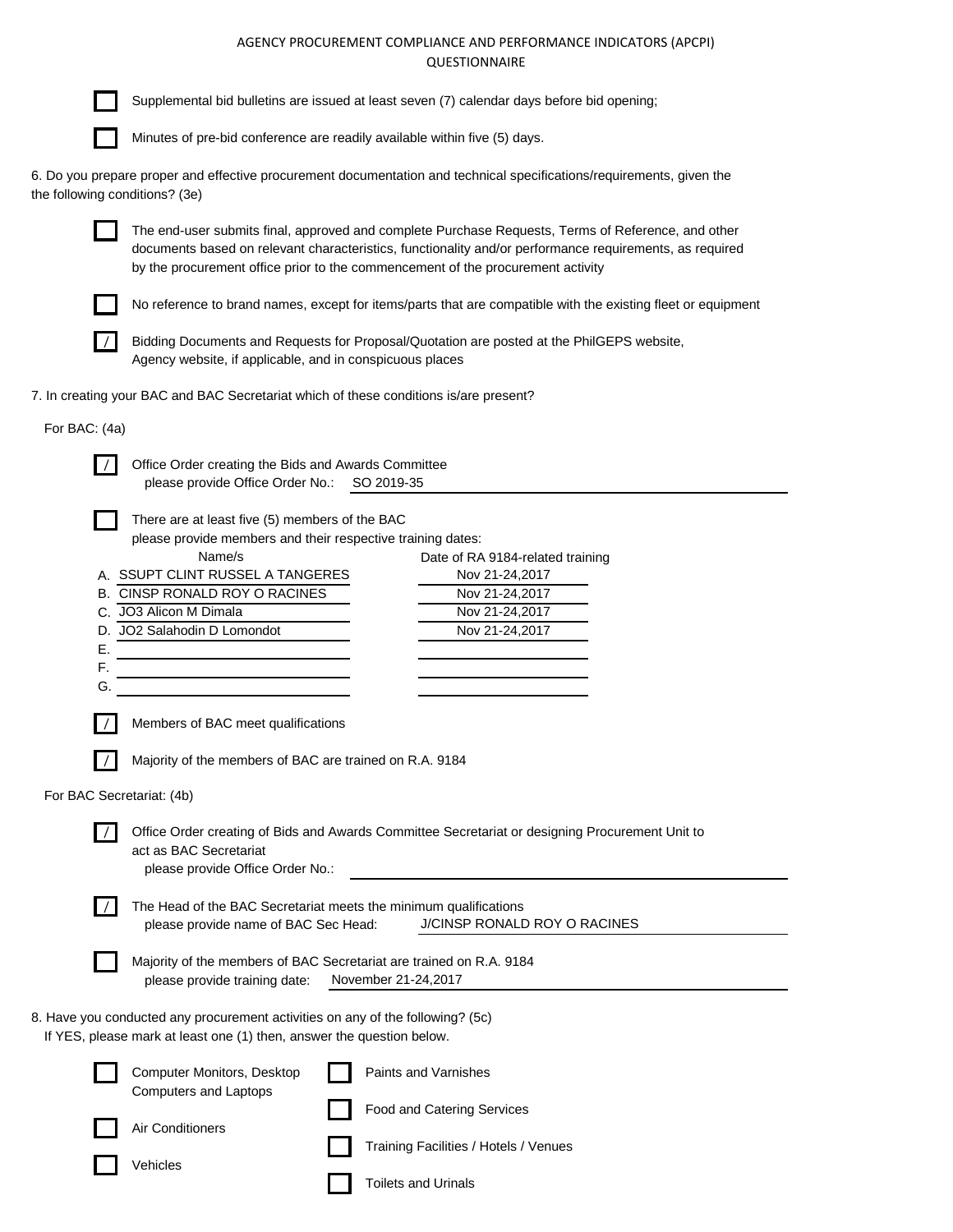|                                                                                                                                                                                   |                                      | AGENCY PROCUREMENT COMPLIANCE AND PERFORMANCE INDICATORS (APCPI)<br><b>QUESTIONNAIRE</b> |  |
|-----------------------------------------------------------------------------------------------------------------------------------------------------------------------------------|--------------------------------------|------------------------------------------------------------------------------------------|--|
| <b>Fridges and Freezers</b>                                                                                                                                                       |                                      |                                                                                          |  |
| Copiers                                                                                                                                                                           | Textiles / Uniforms and Work Clothes |                                                                                          |  |
| Do you use green technical specifications for the procurement activity/ies of the non-CSE item/s?                                                                                 |                                      |                                                                                          |  |
| Yes                                                                                                                                                                               | No                                   |                                                                                          |  |
| 9. In determining whether you provide up-to-date procurement information easily accessible at no cost, which of<br>these conditions is/are met? (7a)                              |                                      |                                                                                          |  |
| Agency has a working website<br>please provide link:                                                                                                                              |                                      |                                                                                          |  |
| Procurement information is up-to-date                                                                                                                                             |                                      |                                                                                          |  |
| Information is easily accessible at no cost                                                                                                                                       |                                      |                                                                                          |  |
| 10. In complying with the preparation, posting and submission of your agency's Procurement Monitoring Report,<br>which of these conditions is/are met? (7b)                       |                                      |                                                                                          |  |
| Agency prepares the PMRs                                                                                                                                                          |                                      |                                                                                          |  |
| PMRs are promptly submitted to the GPPB<br>please provide submission dates:                                                                                                       |                                      | 1st Sem - Janury 31, 2019 2nd Sem - Jan 27, 2020                                         |  |
| PMRs are posted in the agency website<br>please provide link:                                                                                                                     |                                      |                                                                                          |  |
| PMRs are prepared using the prescribed format                                                                                                                                     |                                      |                                                                                          |  |
| 11. In planning of procurement activities to achieve desired contract outcomes and objectives within the target/allotted timeframe,<br>which of these conditions is/are met? (8c) |                                      |                                                                                          |  |
| There is an established procedure for needs analysis and/or market research                                                                                                       |                                      |                                                                                          |  |
| There is a system to monitor timely delivery of goods, works, and consulting services                                                                                             |                                      |                                                                                          |  |
| Agency complies with the thresholds prescribed for amendment to order, variation orders, and contract extensions,<br>if any, in competitively bid contracts                       |                                      |                                                                                          |  |
| 12. In evaluating the performance of your procurement personnel, which of these conditions is/are present? (10a)                                                                  |                                      |                                                                                          |  |
| Personnel roles, duties and responsibilities involving procurement are included in their individual performance<br>commitment/s                                                   |                                      |                                                                                          |  |
| Procuring entity communicates standards of evaluation to procurement personnel                                                                                                    |                                      |                                                                                          |  |
| Procuring entity and procurement personnel acts on the results and takes corresponding action                                                                                     |                                      |                                                                                          |  |
| 13. Which of the following procurement personnel have participated in any procurement training and/or professionalization program<br>within the past three (3) years? (10b)       |                                      |                                                                                          |  |
|                                                                                                                                                                                   | Date of most recent training:        | November 21-24,2017                                                                      |  |
| Head of Procuring Entity (HOPE)                                                                                                                                                   |                                      |                                                                                          |  |
| Bids and Awards Committee (BAC)                                                                                                                                                   |                                      |                                                                                          |  |

BAC Secretariat/ Procurement/ Supply Unit

 $\Box$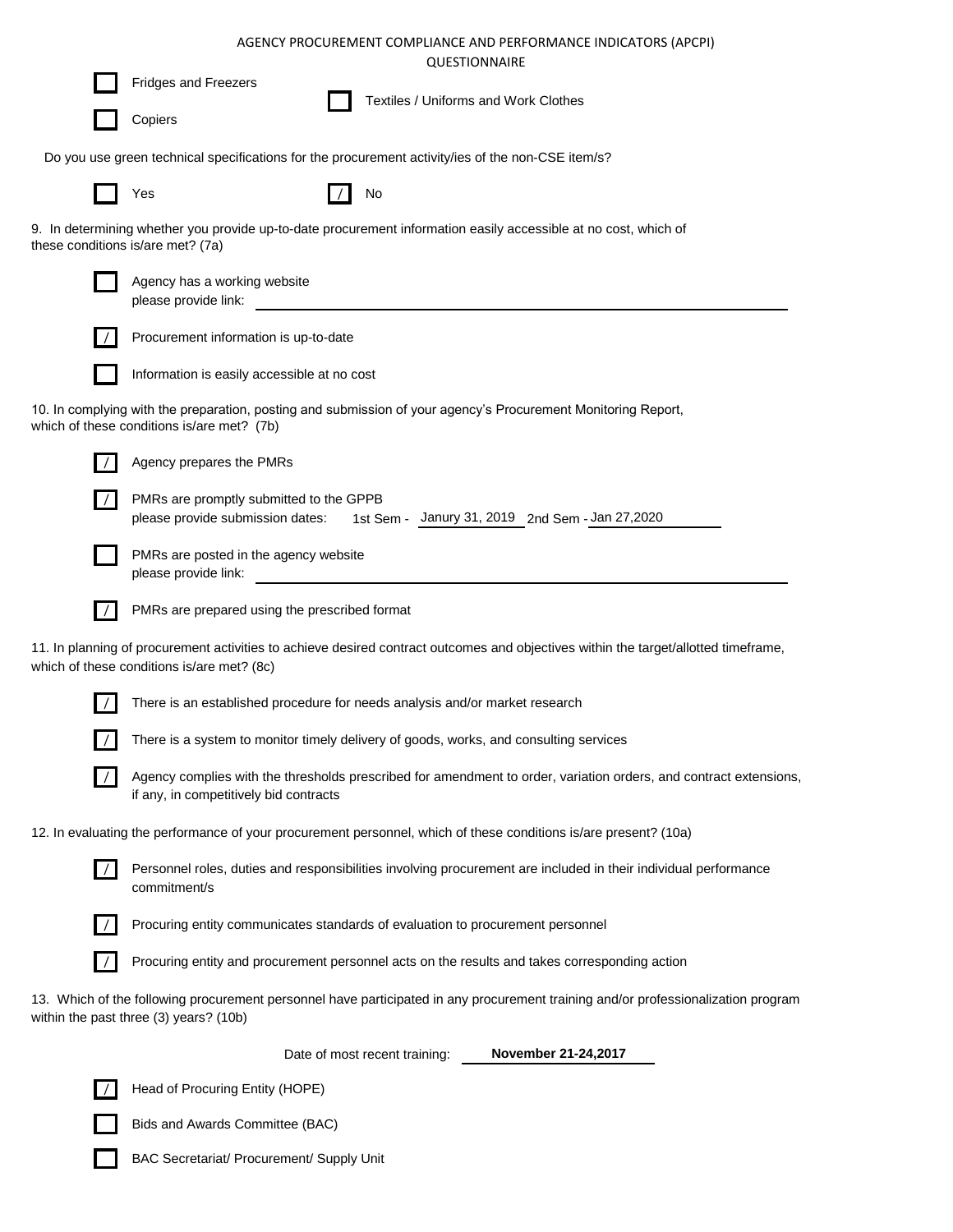

BAC Technical Working Group

End-user Unit/s

Other staff

14. Which of the following is/are practised in order to ensure the private sector access to the procurement opportunities of the procuring entity? (10c)



Forum, dialogues, meetings and the like (apart from pre-bid conferences) are conducted for all prospective bidders at least once a year

 $\sqrt{\phantom{a}}$  The PE promptly responds to all interested prospective bidders' inquiries and concerns, with available facilities and various communication channels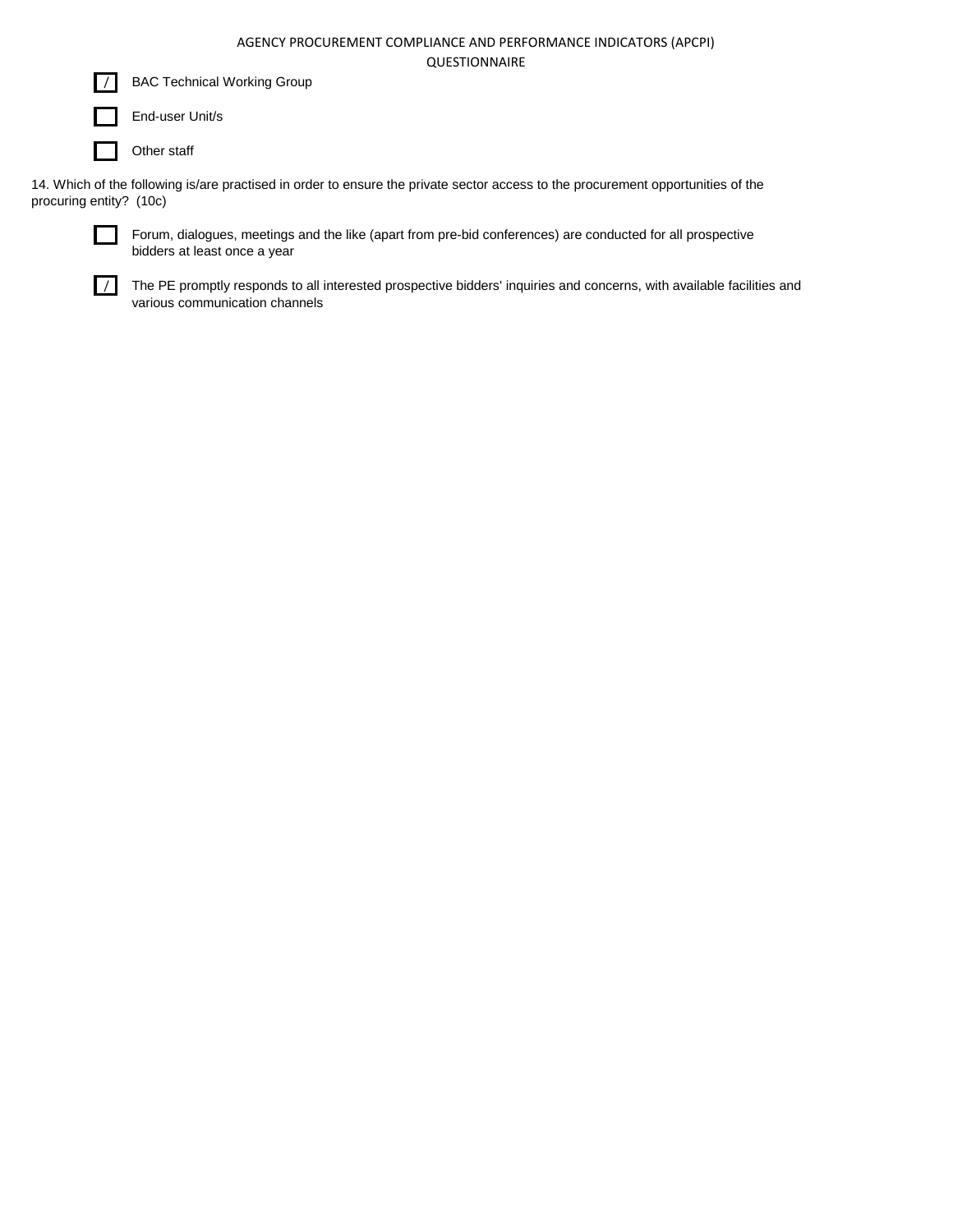15. In determining whether the BAC Secretariat has a system for keeping and maintaining procurement records, which of these conditions is/are present? (11a)



There is a list of procurement related documents that are maintained for a period of at least five years



The documents are kept in a duly designated and secure location with hard copies kept in appropriate filing cabinets and electronic copies in dedicated computers



The documents are properly filed, segregated, easy to retrieve and accessible to authorized users and audit personnel

16. In determining whether the Implementing Units has a system for keeping and maintaining procurement records, which of these conditions is/are present? (11b)



There is a list of contract management related documents that are maintained for a period of at least five years



The documents are kept in a duly designated and secure location with hard copies kept in appropriate filing cabinets and electronic copies in dedicated computers



The documents are properly filed, segregated, easy to retrieve and accessible to authorized users and audit personnel

17. In determining if the agency has defined procedures or standards for quality control, acceptance and inspection of goods, works and services, which of these conditions is/are present? (12a)



/ Agency has written procedures for quality control, acceptance and inspection of goods, services and works

Have you procured Infrastructure projects through any mode of procurement for the past year?

|                               | Yes                                                                                                                                                                                                                                                                                                                                        | No                         |      |  |
|-------------------------------|--------------------------------------------------------------------------------------------------------------------------------------------------------------------------------------------------------------------------------------------------------------------------------------------------------------------------------------------|----------------------------|------|--|
|                               | If YES, please answer the following:                                                                                                                                                                                                                                                                                                       |                            |      |  |
|                               | Supervision of civil works is carried out by qualified construction supervisors<br>Name of Civil Works Supervisor:                                                                                                                                                                                                                         | INSP SABINULLA, JO3 DIMALA |      |  |
|                               | Agency implements CPES for its works projects and uses results to check contractors' qualifications<br>(applicable for works only)<br>Name of CPES Evaluator:                                                                                                                                                                              |                            |      |  |
| documents are complete? (12b) | 18. How long will it take for your agency to release the final payment to your supplier/service provider or contractor/consultant,once                                                                                                                                                                                                     | 12                         | days |  |
|                               | 19. When inviting Observers for the following procurement activities, which of these conditions is/are met? (13a)<br>A. Eligibility Checking (For Consulting Services Only)<br>B. Shortlisting (For Consulting Services Only)<br>C. Pre-bid conference<br>D. Preliminary examination of bids<br>E. Bid evaluation<br>F. Post-qualification |                            |      |  |



/ Observers are invited to attend stages of procurement as prescribed in the IRR

/ Observers are allowed access to and be provided documents, free of charge, as stated in the IRR



Observer reports, if any, are promptly acted upon by the procuring entity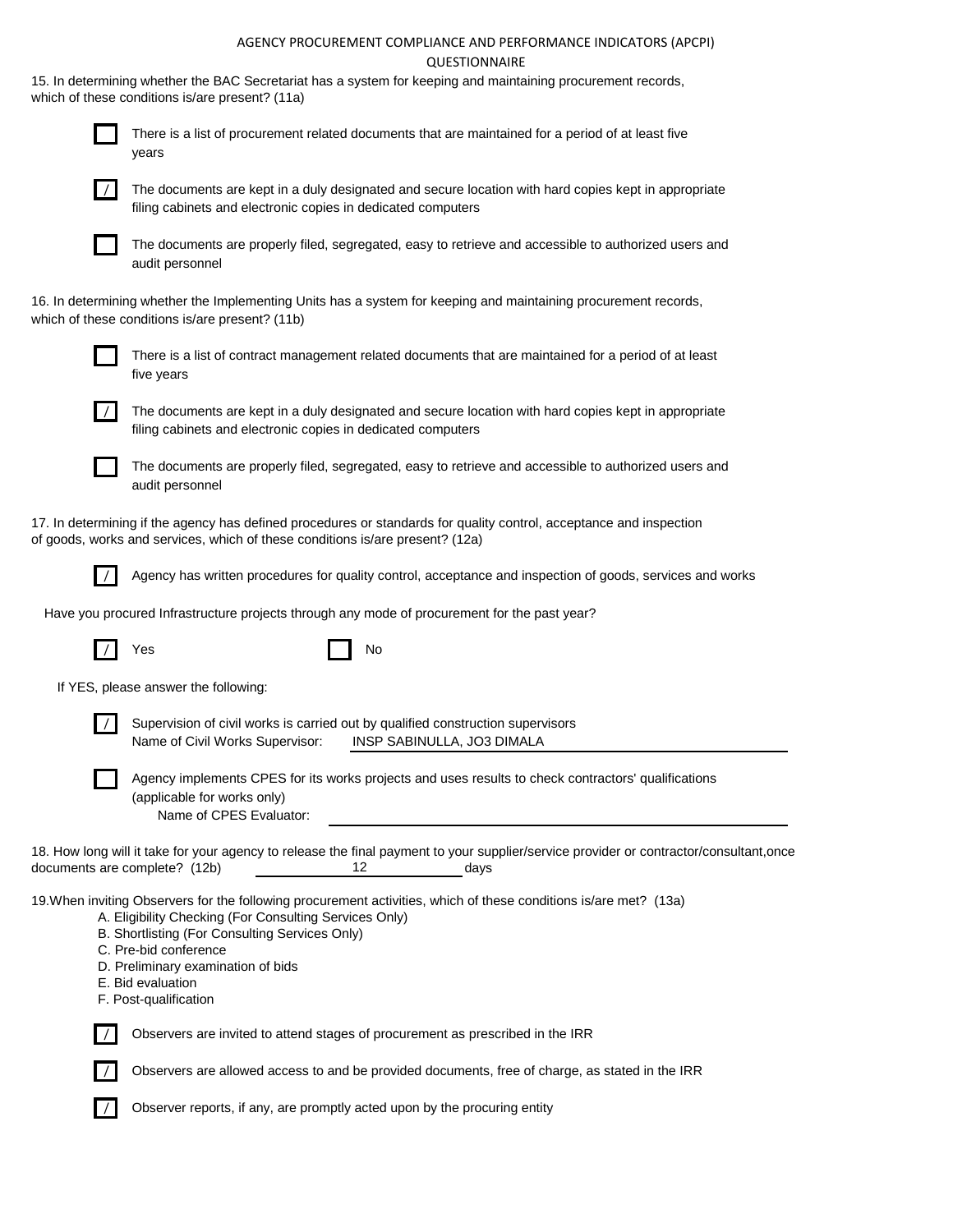20. In creating and operating your Internal Audit Unit (IAU) that performs specialized procurement audits, which set of conditions were present? (14a)



Creation of Internal Audit Unit (IAU) in the agency Agency Order/DBM Approval of IAU position/s:



Conduct of audit of procurement processes and transactions by the IAU within the last three years



/ Internal audit recommendations on procurement-related matters are implemented within 6 months of the submission of the internal auditor's report

21. Are COA recommendations responded to or implemented within six months of the submission of the auditors' report? (14b)



/ Yes (percentage of COA recommendations responded to or implemented within six months) 100 %



No procurement related recommendations received

22. In determining whether the Procuring Entity has an efficient procurement complaints system and has the capacity to comply with procedural requirements, which of conditions is/are present? (15a)



The HOPE resolved Protests within seven (7) calendar days per Section 55 of the IRR

The BAC resolved Requests for Reconsideration within seven (7) calendar days per Section 55 of the IRR

Procuring entity acts upon and adopts specific measures to address procurement-related complaints, referrals, subpoenas by the Omb, COA, GPPB or any quasi-judicial/quasi-administrative body

23. In determining whether agency has a specific anti-corruption program/s related to procurement, which of these conditions is/are present? (16a)



Agency has a specific office responsible for the implementation of good governance programs

Agency implements a specific good governance program including anti-corruption and integrity development

Agency implements specific policies and procedures in place for detection and prevention of corruption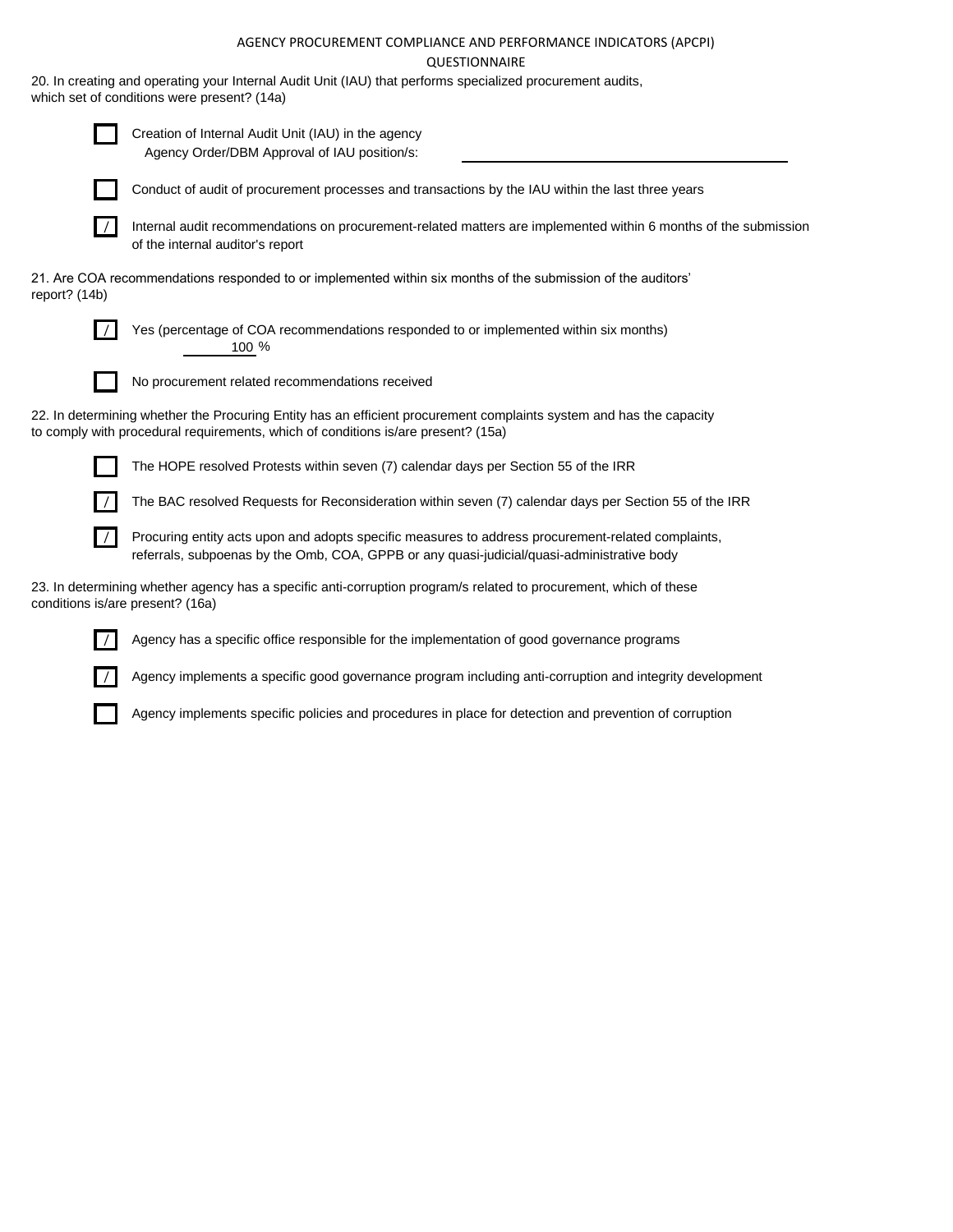Date of Self Assessment: \_

| No.        | <b>Assessment Conditions</b>                                                                                                                                                      | <b>Agency Score</b>    | <b>APCPI Rating*</b> | Comments/Findings to the<br><b>Indicators and SubIndicators</b> | <b>Supporting Information/Documentation</b><br>(Not to be Included in the Evaluation                           |  |  |  |  |  |
|------------|-----------------------------------------------------------------------------------------------------------------------------------------------------------------------------------|------------------------|----------------------|-----------------------------------------------------------------|----------------------------------------------------------------------------------------------------------------|--|--|--|--|--|
|            | PILLAR I. LEGISLATIVE AND REGULATORY FRAMEWORK                                                                                                                                    |                        |                      |                                                                 |                                                                                                                |  |  |  |  |  |
|            | Indicator 1. Competitive Bidding as Default Method of Procurement                                                                                                                 |                        |                      |                                                                 |                                                                                                                |  |  |  |  |  |
| 1.a        | Percentage of competitive bidding and limited source bidding<br>contracts in terms of amount of total procurement                                                                 | 100.00%                | 3.00                 |                                                                 | <b>PMRs</b>                                                                                                    |  |  |  |  |  |
| 1.b        | Percentage of competitive bidding and limited source bidding<br>contracts in terms of volume of total procurement                                                                 | 100.00%                | 3.00                 |                                                                 | <b>PMRs</b>                                                                                                    |  |  |  |  |  |
|            | Indicator 2. Limited Use of Alternative Methods of Procurement                                                                                                                    |                        |                      |                                                                 |                                                                                                                |  |  |  |  |  |
| 2.a        | Percentage of shopping contracts in terms of amount of total<br>procurement                                                                                                       | 0.00%                  | 3.00                 |                                                                 | <b>PMRs</b>                                                                                                    |  |  |  |  |  |
| 2.b        | Percentage of negotiated contracts in terms of amount of<br>total procurement                                                                                                     | 0.00%                  | 3.00                 |                                                                 | <b>PMRs</b>                                                                                                    |  |  |  |  |  |
| 2.c        | Percentage of direct contracting in terms of amount of total<br>procurement                                                                                                       | 0.00%                  | 3.00                 |                                                                 | <b>PMRs</b>                                                                                                    |  |  |  |  |  |
| 2.d        | Percentage of repeat order contracts in terms of amount of<br>total procurement                                                                                                   | 0.00%                  | 3.00                 |                                                                 | <b>PMRs</b>                                                                                                    |  |  |  |  |  |
| 2.e        | Compliance with Repeat Order procedures                                                                                                                                           | n/a                    | n/a                  |                                                                 | Procurement documents relative to<br>conduct of Repeat Order                                                   |  |  |  |  |  |
| 2.f        | Compliance with Limited Source Bidding procedures                                                                                                                                 | n/a                    | n/a                  |                                                                 | Procurement documents relative to<br>conduct of Limited Source Bidding                                         |  |  |  |  |  |
|            |                                                                                                                                                                                   |                        |                      |                                                                 |                                                                                                                |  |  |  |  |  |
|            | Indicator 3. Competitiveness of the Bidding Process                                                                                                                               |                        |                      |                                                                 |                                                                                                                |  |  |  |  |  |
| 3.a        | Average number of entities who acquired bidding documents                                                                                                                         | 2.00                   | 0.00                 |                                                                 | Agency records and/or PhilGEPS records                                                                         |  |  |  |  |  |
| 3.b        | Average number of bidders who submitted bids                                                                                                                                      | 1.75<br>1.25           | 0.00                 |                                                                 | Abstract of Bids or other agency records                                                                       |  |  |  |  |  |
| 3.c<br>3.d | Average number of bidders who passed eligibility stage<br>Sufficiency of period to prepare bids                                                                                   | Partially<br>Compliant | 1.00<br>1.00         |                                                                 | Abstract of Bids or other agency records<br>Agency records and/or PhilGEPS records                             |  |  |  |  |  |
| 3.e        | Use of proper and effective procurement documentation and<br>technical specifications/requirements                                                                                | Partially<br>Compliant | 1.00                 |                                                                 | Cost Benefit Analysis, Work Plans,<br>Technical Specifications included in<br>bidding documents                |  |  |  |  |  |
|            |                                                                                                                                                                                   |                        |                      |                                                                 |                                                                                                                |  |  |  |  |  |
|            | PILLAR II. AGENCY INSTITUTIONAL FRAMEWORK AND MANAGEMENT CAPACITY                                                                                                                 | Average I              | 1.91                 |                                                                 |                                                                                                                |  |  |  |  |  |
|            | Indicator 4. Presence of Procurement Organizations                                                                                                                                |                        |                      |                                                                 |                                                                                                                |  |  |  |  |  |
| 4.a        | Creation of Bids and Awards Committee(s)                                                                                                                                          | Fully<br>Compliant     | 3.00                 |                                                                 | Verify copy of Order creating BAC;<br>Organizational Chart; and Certification of<br>Training                   |  |  |  |  |  |
| 4.b        | Presence of a BAC Secretariat or Procurement Unit                                                                                                                                 | Not Compliant          | 0.00                 |                                                                 | Verify copy of Order creating BAC<br>Secretariat; Organizational Chart; and<br>Certification of Training       |  |  |  |  |  |
|            |                                                                                                                                                                                   |                        |                      |                                                                 |                                                                                                                |  |  |  |  |  |
|            | Indicator 5. Procurement Planning and Implementation                                                                                                                              |                        |                      |                                                                 |                                                                                                                |  |  |  |  |  |
| 5.a        | An approved APP that includes all types of procurement                                                                                                                            | Not Compliant          | 0.00                 |                                                                 | Copy of APP and its supplements (if any)                                                                       |  |  |  |  |  |
| 5.b        | Preparation of Annual Procurement Plan for Common-Use<br>Supplies and Equipment (APP-CSE) and Procurement of<br>Common-Use Supplies and Equipment from the Procurement<br>Service | Partially<br>Compliant | 1.00                 |                                                                 | APP, APP-CSE, PMR                                                                                              |  |  |  |  |  |
| 5.c        | Existing Green Specifications for GPPB-identified non-CSE<br>items are adopted                                                                                                    | n/a                    | n/a                  |                                                                 | ITBs and/or RFQs clearly<br>indicate the use of green technical<br>specifications for the procurement activity |  |  |  |  |  |
|            |                                                                                                                                                                                   |                        |                      |                                                                 |                                                                                                                |  |  |  |  |  |
| 6.a        | Indicator 6. Use of Government Electronic Procurement System<br>Percentage of bid opportunities posted by the PhilGEPS-                                                           | 100.00%                | 3.00                 |                                                                 | Agency records and/or PhilGEPS records                                                                         |  |  |  |  |  |
|            | registered Agency                                                                                                                                                                 |                        |                      |                                                                 |                                                                                                                |  |  |  |  |  |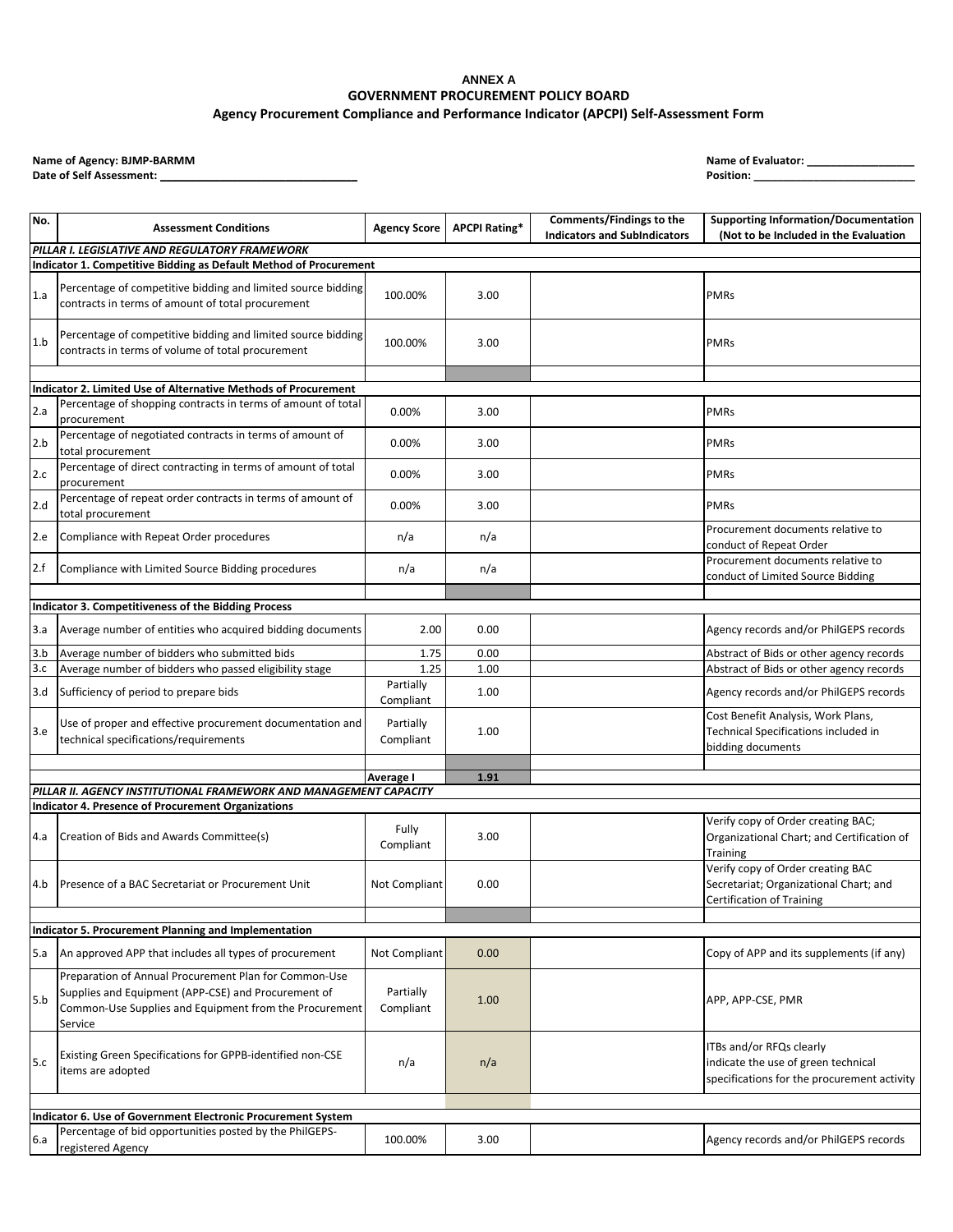Date of Self Assessment: \_

| No. | <b>Assessment Conditions</b>                                                                                   | <b>Agency Score</b> | <b>APCPI Rating*</b> | Comments/Findings to the<br><b>Indicators and SubIndicators</b> | <b>Supporting Information/Documentation</b><br>(Not to be Included in the Evaluation |
|-----|----------------------------------------------------------------------------------------------------------------|---------------------|----------------------|-----------------------------------------------------------------|--------------------------------------------------------------------------------------|
| 6.b | Percentage of contract award information posted by the<br>PhilGEPS-registered Agency                           | 100.00%             | 3.00                 |                                                                 | Agency records and/or PhilGEPS records                                               |
| 6.c | Percentage of contract awards procured through alternative<br>methods posted by the PhilGEPS-registered Agency | n/a                 | n/a                  |                                                                 | Agency records and/or PhilGEPS records                                               |
|     |                                                                                                                |                     |                      |                                                                 |                                                                                      |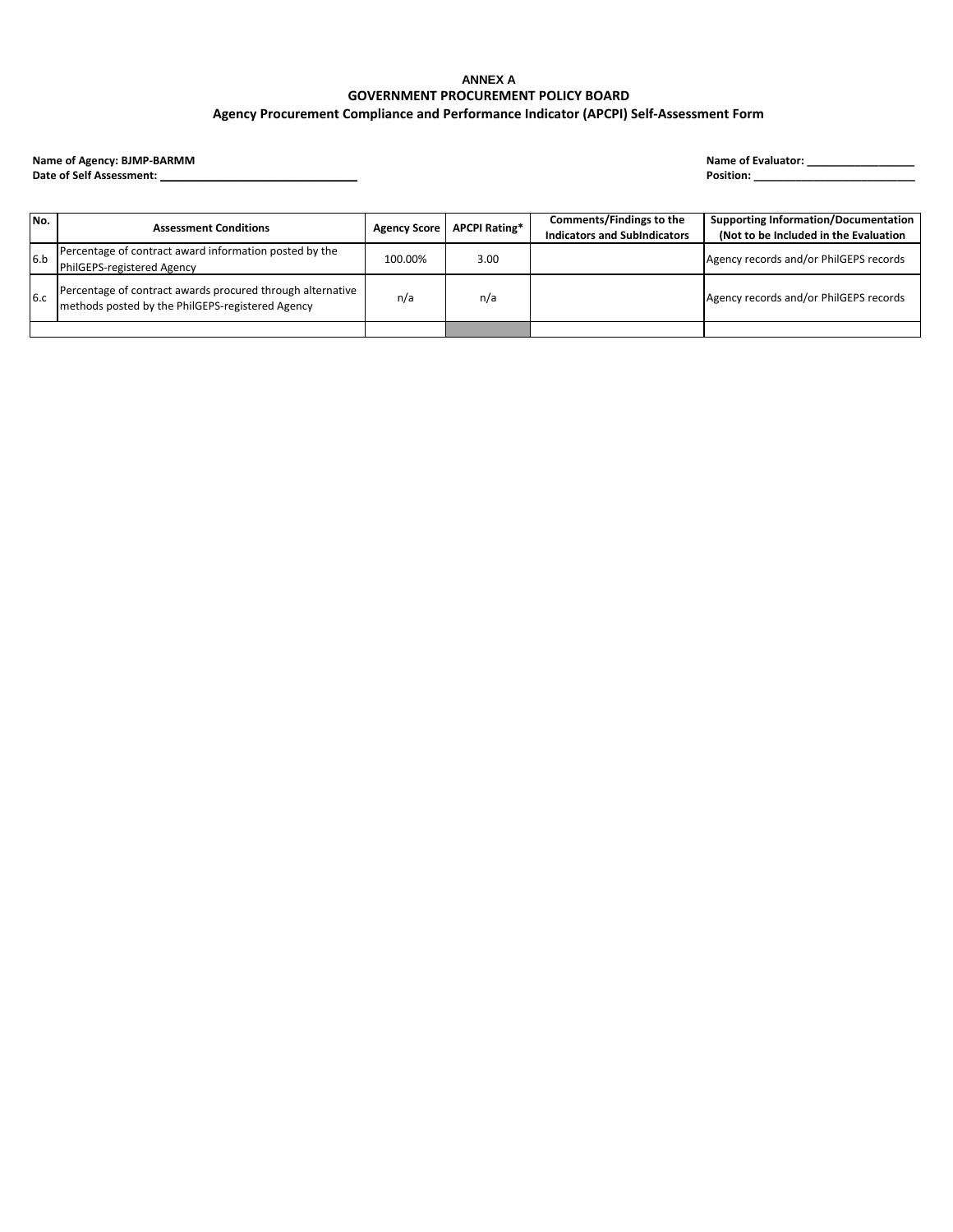Date of Self Assessment: \_

| No.  | <b>Assessment Conditions</b>                                                                                                                           | <b>Agency Score</b>        | <b>APCPI Rating*</b> | Comments/Findings to the<br><b>Indicators and SubIndicators</b> | <b>Supporting Information/Documentation</b><br>(Not to be Included in the Evaluation                                                                                                                                                         |
|------|--------------------------------------------------------------------------------------------------------------------------------------------------------|----------------------------|----------------------|-----------------------------------------------------------------|----------------------------------------------------------------------------------------------------------------------------------------------------------------------------------------------------------------------------------------------|
|      | <b>Indicator 7. System for Disseminating and Monitoring Procurement Information</b>                                                                    |                            |                      |                                                                 |                                                                                                                                                                                                                                              |
| 7.a  | Presence of website that provides up-to-date procurement<br>information easily accessible at no cost                                                   | Not Compliant              | 0.00                 |                                                                 | Identify specific procurement-related<br>portion in the agency website and specific<br>website links                                                                                                                                         |
| 7.b  | Preparation of Procurement Monitoring Reports using the<br>GPPB-prescribed format, submission to the GPPB, and<br>posting in agency website            | Substantially<br>Compliant | 2.00                 |                                                                 | Copy of PMR and received copy that it was<br>submitted to GPPB                                                                                                                                                                               |
|      |                                                                                                                                                        |                            |                      |                                                                 |                                                                                                                                                                                                                                              |
|      | PILLAR III. PROCUREMENT OPERATIONS AND MARKET PRACTICES                                                                                                | <b>Average II</b>          | 1.50                 |                                                                 |                                                                                                                                                                                                                                              |
|      | <b>Indicator 8. Efficiency of Procurement Processes</b>                                                                                                |                            |                      |                                                                 |                                                                                                                                                                                                                                              |
| 8.a  | Percentage of total amount of contracts signed within the<br>assessment year against total amount in the approved APPs                                 | 98.95%                     | 3.00                 |                                                                 | APP (including Supplemental<br>amendments, if any) and PMRs                                                                                                                                                                                  |
| 8.b  | Percentage of total number of contracts signed against total<br>number of procurement projects done through competitive<br>bidding                     | 100.00%                    | 3.00                 |                                                                 | APP(including Supplemental amendments,<br>if any) and PMRs                                                                                                                                                                                   |
| 8.c  | Planned procurement activities achieved desired contract<br>outcomes and objectives within the target/allotted<br>timeframe                            | Fully<br>Compliant         | 3.00                 |                                                                 | Agency Procedures/Systems for the<br>conduct of needs analysis or market<br>research, monitoring of timely delivery of<br>goods, works, or services<br>Contracts with amendments and variations<br>to order amount to 10% or less            |
|      |                                                                                                                                                        |                            |                      |                                                                 |                                                                                                                                                                                                                                              |
|      | <b>Indicator 9. Compliance with Procurement Timeframes</b><br>Percentage of contracts awarded within prescribed period of                              |                            |                      |                                                                 |                                                                                                                                                                                                                                              |
| 9.a  | action to procure goods                                                                                                                                | n/a                        | n/a                  |                                                                 | <b>PMRs</b>                                                                                                                                                                                                                                  |
| 9.b  | Percentage of contracts awarded within prescribed period of<br>action to procure infrastructure projects                                               | 100.00%                    | 3.00                 |                                                                 | <b>PMRs</b>                                                                                                                                                                                                                                  |
| 9.c  | Percentage of contracts awarded within prescribed period of                                                                                            | n/a                        | n/a                  |                                                                 | <b>PMRs</b>                                                                                                                                                                                                                                  |
|      | action to procure consulting services                                                                                                                  |                            |                      |                                                                 |                                                                                                                                                                                                                                              |
|      | Indicator 10. Capacity Building for Government Personnel and Private Sector Participants                                                               |                            |                      |                                                                 |                                                                                                                                                                                                                                              |
| 10.a | There is a system within the procuring entity to evaluate the<br>performance of procurement personnel on a regular basis                               | Fully<br>Compliant         | 3.00                 |                                                                 | Samples of forms used to evaluating<br>procurement performance on top of or<br>incorporated within the regular<br>assessment for Procurement Personnel                                                                                       |
| 10.b | Percentage of participation of procurement staff in<br>procurement training and/or professionalization program                                         | #VALUE!                    | #VALUE!              |                                                                 | Ask for copies of Office Orders, training<br>modules, list of participants, schedules of<br>actual training conducted                                                                                                                        |
|      | The procuring entity has open dialogue with private sector<br>10.c and ensures access to the procurement opportunities of the<br>procuring entity      | Compliant                  | 3.00                 |                                                                 | Ask for copies of documentation of<br>activities for bidders                                                                                                                                                                                 |
|      |                                                                                                                                                        |                            |                      |                                                                 |                                                                                                                                                                                                                                              |
|      | Indicator 11. Management of Procurement and Contract Management Records                                                                                |                            |                      |                                                                 |                                                                                                                                                                                                                                              |
| 11.a | The BAC Secretariat has a system for keeping and<br>maintaining procurement records                                                                    | Partially<br>Compliant     | 1.00                 |                                                                 | Verify actual procurement records and<br>time it took to retrieve records (should be<br>no more than two hours)<br>Refer to Section 4.1 of User's Manual for<br>list of procurement-related documents for<br>record-keeping and maintenance. |
|      | Implementing Units has and is implementing a system for<br>11.b keeping and maintaining complete and easily retrievable<br>contract management records | Partially<br>Compliant     | 1.00                 |                                                                 | Verify actual contract management<br>records and time it took to retrieve<br>records should be no more than two hours                                                                                                                        |
|      |                                                                                                                                                        |                            |                      |                                                                 |                                                                                                                                                                                                                                              |
|      | <b>Indicator 12. Contract Management Procedures</b>                                                                                                    |                            |                      |                                                                 |                                                                                                                                                                                                                                              |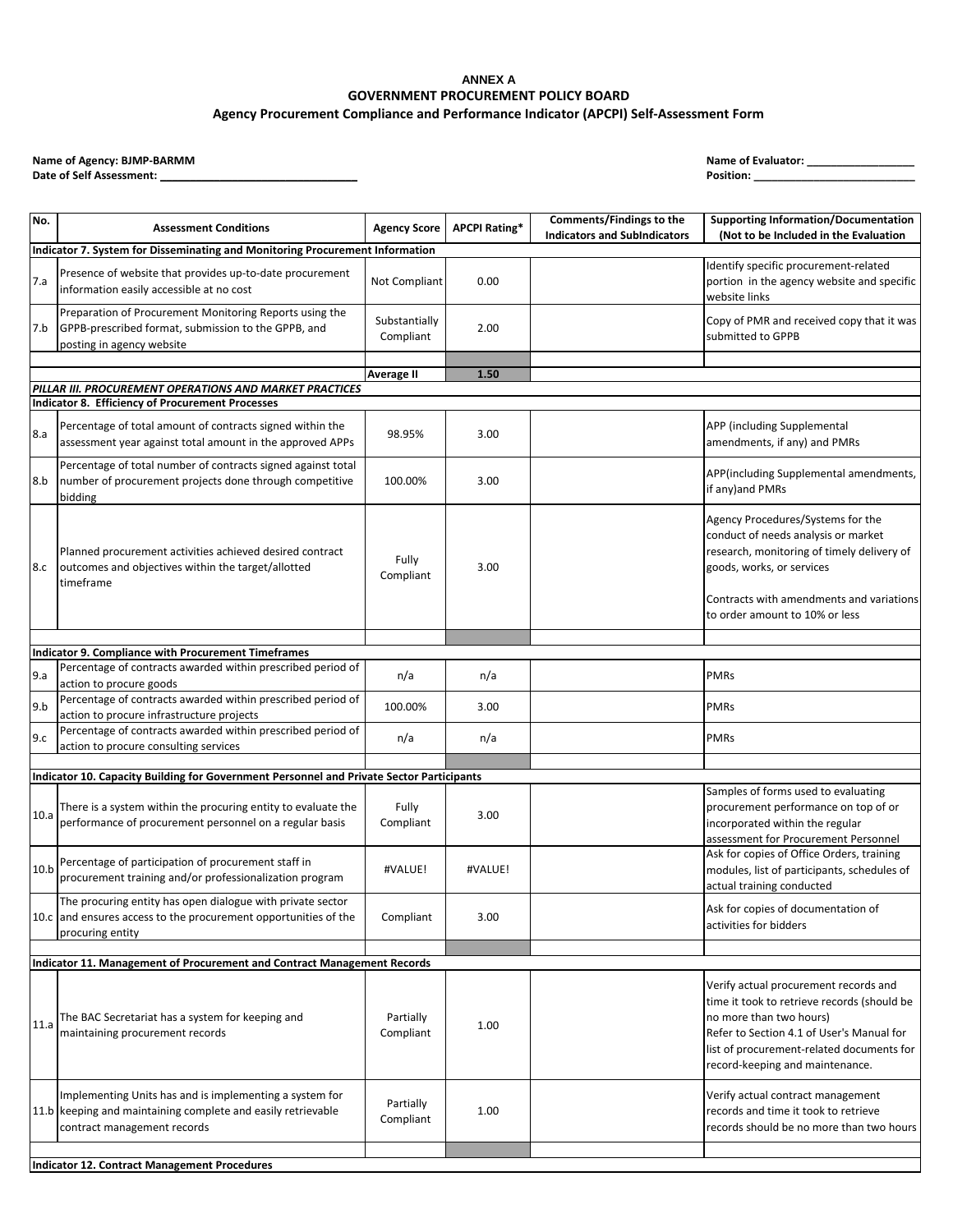Date of Self Assessment: \_

| No. | <b>Assessment Conditions</b>                                                                                                                                                       | <b>Agency Score</b>        | <b>APCPI Rating*</b> | Comments/Findings to the<br><b>Indicators and SubIndicators</b> | <b>Supporting Information/Documentation</b><br>(Not to be Included in the Evaluation                                    |
|-----|------------------------------------------------------------------------------------------------------------------------------------------------------------------------------------|----------------------------|----------------------|-----------------------------------------------------------------|-------------------------------------------------------------------------------------------------------------------------|
|     | Agency has defined procedures or standards in such areas as<br>12.a quality control, acceptance and inspection, supervision of<br>works and evaluation of contractors' performance | Substantially<br>Compliant | 2.00                 |                                                                 | Verify copies of written procedures for<br>quality control, acceptance and inspection;<br><b>CPES</b> evaluation formsz |
|     | 12.b Timely Payment of Procurement Contracts                                                                                                                                       | On or before<br>30 days    | 3.00                 |                                                                 | Ask Finance or Accounting Head of Agency<br>for average period for the release of<br>payments for procurement contracts |
|     |                                                                                                                                                                                    |                            |                      |                                                                 |                                                                                                                         |